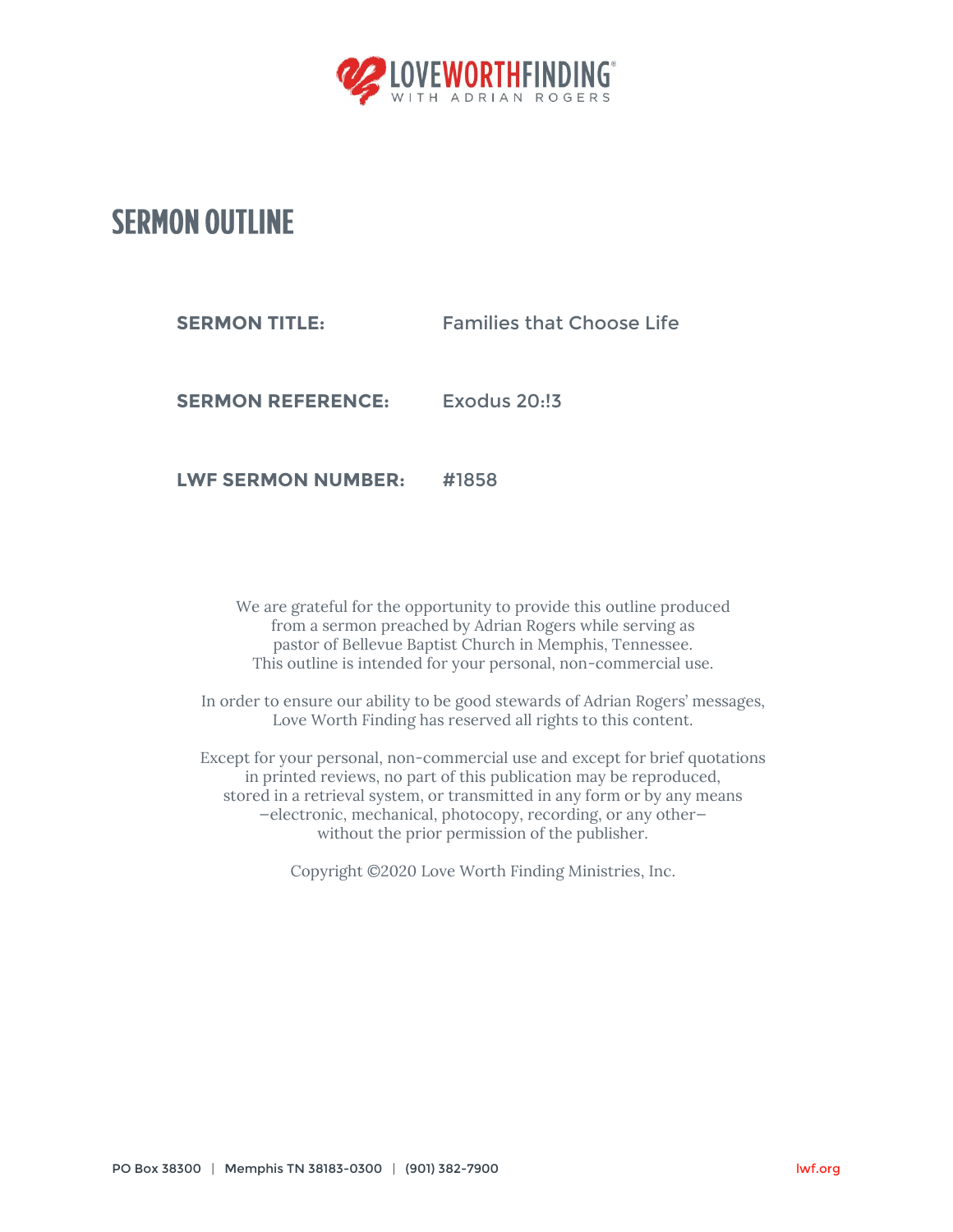- 1) INTRODUCTION
	- a) Life is a wonderful gift from God, and we ought to enjoy life and choose life.
	- b) Jesus is the great life giver; Satan is the great life destroyer.
		- i) John 10:10
	- c) The sixth commandment tells us to choose life.
		- i) Exodus 20:13
	- d) As parents, we need to teach our children and our families to choose life.
- 2) JESUS CHRIST GIVES US THREE KINDS OF LIFE
	- a) Jesus give us physical life.
		- i) John 1:3
		- ii) Genesis 2:7
		- iii) We were created by a loving Creator.
		- iv) Evolution is not science; it is a bias against Almighty God.
		- v) We need to teach our children that Jesus Christ is the author of physical life.
	- b) Jesus gives us spiritual life.
		- i) John 14:6
			- (1) Without Jesus, there is no going.
			- (2) Without Jesus, there is no knowing.
			- (3) Without Jesus, there is no growing.
		- ii) Christians are not just nice people trying to do better; we are new creatures having been regenerated and supernaturally transformed by Jesus Christ.
	- c) Jesus gives us eternal life.
		- i) John 10:10
		- ii) John 10:27-28
			- (1) Jesus, the Good Shepherd, calls us His sheep.
		- iii) Eternal life speaks of the quality and quantity of life.
			- (1) Jesus adds years to the life and life to the years.
			- (2) It is never ending life.
	- d) Whereas Jesus Christ is the great life giver, Satan is the minister of destruction.
		- i) John 10:10
		- ii) John 8:44
		- iii) Exodus 20:13 is another way of saying that we must reject Satan; we must choose life.
		- iv) Satan wants to bring death to our families.
			- (1) He wants to bring death to youth.
			- (2) He wants to bring death to purity.
			- (3) He wants to bring death to joy.
			- (4) He wants to bring death to happiness.
			- (5) He wants to bring physical death.
			- (6) He wants to bring spiritual and eternal death.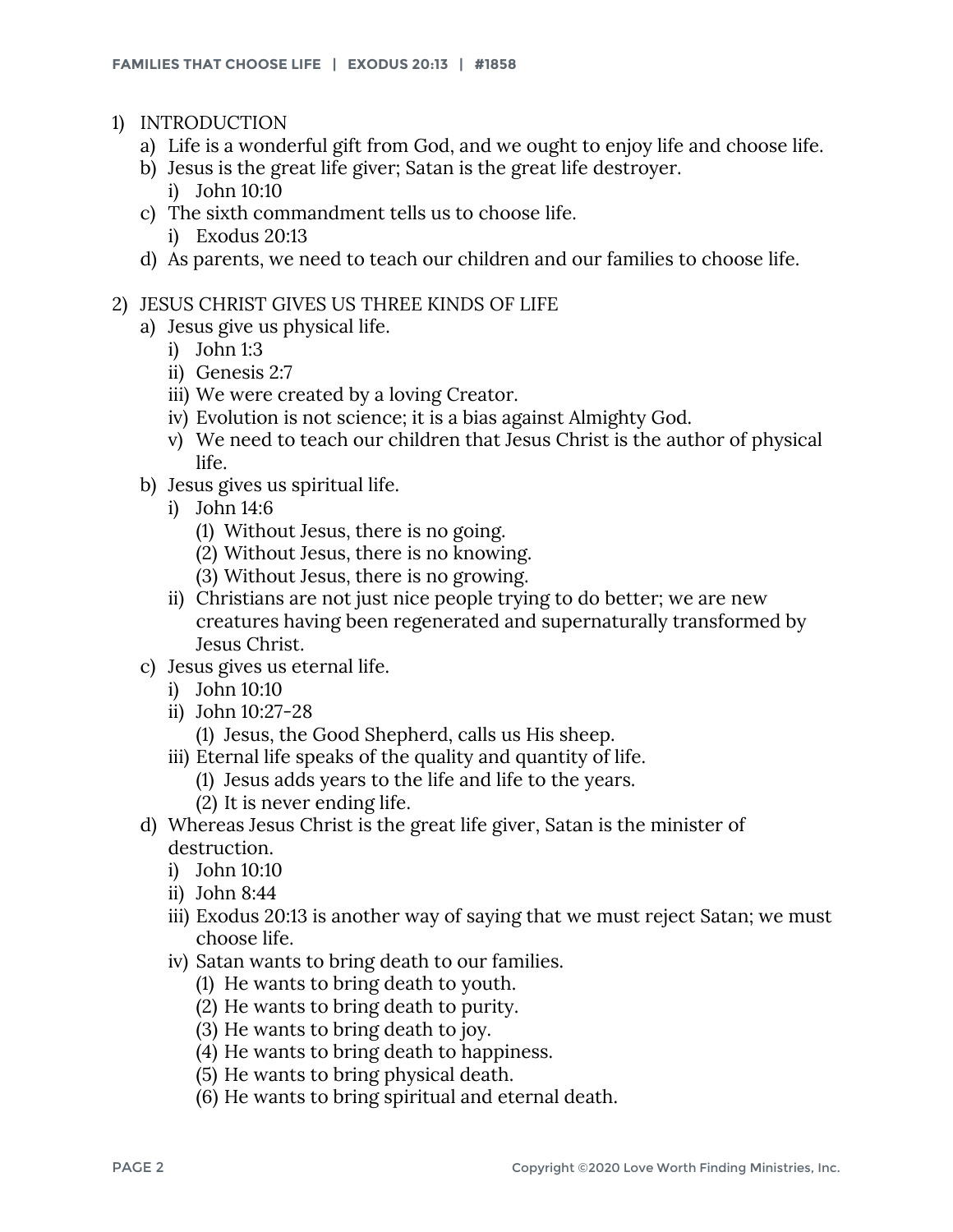- (7) Satan wants to make the abundant life the Jesus provides miserable.
- (8) Satan is antithetical to life.
- v) Satan hates life because he hates man.
	- (1) He hates man because man is in the image of God, and Satan hates God.
	- (2) Satan cannot get to God so he tries to get at man instead.
- vi) Satan is a murder, and his method is deception.
	- (1) He wants to deceive, then destroy and then to damn.
	- (2) Sin thrills and then it kills.
- e) Deuteronomy 30:15-20
- f) Genesis 2:7 shows that God gave man spiritual life and that man became a living soul.
	- i) The souls speaks of the mind, emotion and the will.
		- (1) That is self-conscience or social life.
	- ii) Every person has three kinds of life: body, soul and spirit.
		- (1) With his body, he has physical life.
			- (a) Physical life made of the dust of the ground.
			- (b) We know the world beneath us.
		- (2) With his soul, he has social life.
			- (a) The Greek word for "soul" is "psyche."
			- (b) We know the world around us.
			- (c) This is our psychological life.
		- (3) With his spirit, he has spiritual life.
			- (a) We know the world above us.
- g) Fathers are to protect these three kinds of life for their wives and children.
	- i) Deuteronomy 22:8
	- ii) It is the father's responsibility to build "a wall" to protect his family from various types of death.
- 3) FAMILIES ARE GIVEN TO PROTECT PHYSICAL LIFE
	- a) There are several forms of destruction from which parents are to protect their homes.
		- i) Intentional killing; homicide
			- (1) We live in a bloody and murderous society.
			- (2) God will judge them.
		- ii) Suicide
			- (1) Our lives belong to God.
			- (2) God is wise enough, strong enough and good enough to handle what comes our way.
			- (3) God never approves of suicide.
			- (4) It brings shame and sorrow on the family.
			- (5) 1 Corinthians 10:13
				- (a) The word "temptation" in this passage does not only mean sin, but also means testing, trial and sorrow.